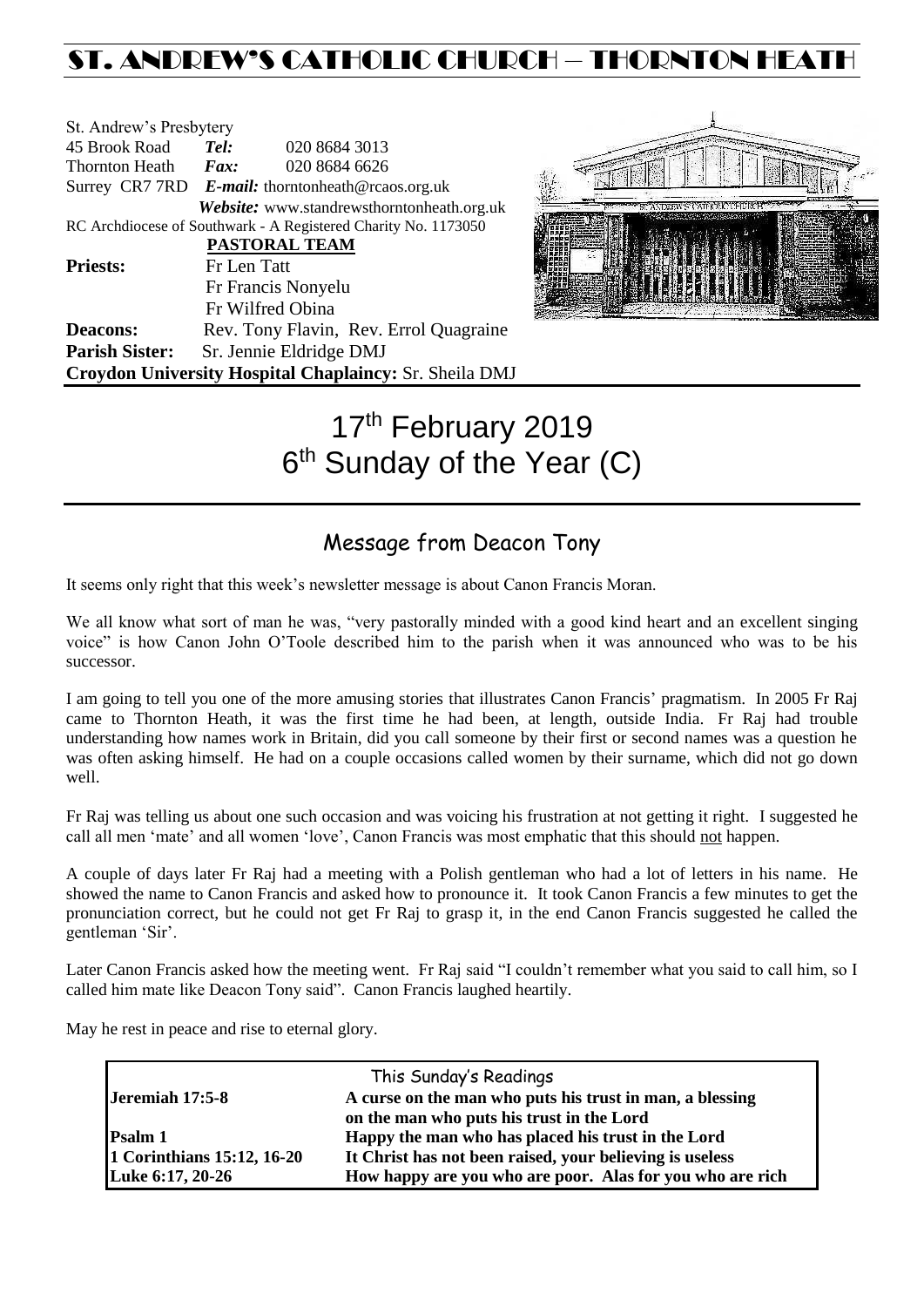## Diary for the Week

|                                     |                    | 1911101100000                                                |                                      |
|-------------------------------------|--------------------|--------------------------------------------------------------|--------------------------------------|
| Sunday 17 <sup>th</sup> February    |                    | 6.00pm (Saturday) First Mass of Sunday                       | Private Intention                    |
| $6th$ Sunday of the Year            |                    |                                                              |                                      |
|                                     | 9.30am             | Mass                                                         | Parishioners                         |
| Racial Justice Day                  | 11.30am            | Mass                                                         | Intention of C.C.                    |
|                                     | $4.00 - 5.45$ pm   | <b>Confirmation Session 1</b>                                |                                      |
|                                     | 5.00pm             | <b>Rosary</b>                                                |                                      |
|                                     | $5.15 - 5.45$ pm   | <b>Exposition and Benediction</b>                            |                                      |
|                                     | 6.00 <sub>pm</sub> | <b>Mass</b>                                                  | Special Intention                    |
|                                     | $7.00 - 9.00$ pm   | <b>Charismatic Prayer Group</b>                              |                                      |
| Monday 18 <sup>th</sup> February    | 7.30am             | Mass                                                         | <b>Canon Francis Moran RIP</b>       |
| Feria                               | 10.00am            | Mass                                                         | Angelo & Calogero Lanzalaco RIP      |
| Gen 4:1-15.25                       |                    |                                                              | (Anniv)                              |
| Mk 8:11-13                          |                    |                                                              |                                      |
| Tuesday 19 <sup>th</sup> February   | 7.30am             | Mass                                                         | Michael Moloney RIP                  |
| Feria                               | 10.00am            | Mass                                                         | <b>Eileen Tatt RIP</b>               |
| Gen 6:5-8. 7:1-5. 10                |                    |                                                              |                                      |
| Mk 8:14-21                          |                    |                                                              |                                      |
| Wednesday 20 <sup>th</sup> February | 7.30am             | Mass                                                         | Annie Mary Samuels RIP (Anniv)       |
| Feria                               | 10.00am            | Mass                                                         | Mary Ann Jones                       |
| Gen 8:6-13. 20-22                   | 6.00pm             | <b>Lectio Divina Group (hall)</b>                            |                                      |
| Mk 8:22-26                          | 7.30pm             | <b>Legion of Mary (hall)</b>                                 |                                      |
| Thursday 21 <sup>st</sup> February  | 7.30am             | Mass                                                         | <b>James Power</b>                   |
| <b>St Peter Damian</b>              | 10.00am            | Mass                                                         | <b>Aubrey Fernandes RIP</b>          |
| Gen 9:1-13, Mk 8:27-33              | $7.00 - 8.30$ pm   | <b>Cubs (St James the Great)</b>                             |                                      |
| Friday 22 <sup>nd</sup> February    | 7.30am             | Mass                                                         | Fr John Ehichioya RIP                |
| Chair of St Peter                   | 10.00am            | Mass                                                         | Michael Bowen                        |
| $1 Pt 5:1-4$                        |                    |                                                              |                                      |
|                                     | 6.00pm             | <b>Adoration (Fr John's</b>                                  |                                      |
| Mt 16:13-19                         |                    | Anniversary)                                                 |                                      |
|                                     | 7.00 <sub>pm</sub> | Mass (Fr John's                                              |                                      |
| Saturday 23rd February              | 9.30am             | <b>Foundation Mass)</b>                                      |                                      |
|                                     |                    | Mass                                                         | Fr Edward Mostyn                     |
| St Polycarp                         | $9.30 - 4.00$ pm   | <b>Retreat Day for</b><br><b>Eucharistic Ministers &amp;</b> |                                      |
| Heb 11:1-7                          |                    |                                                              |                                      |
| Mk 9:2-13                           |                    | <b>Readers</b>                                               |                                      |
|                                     | $10.00 - 10.30$ am | <b>Confessions</b>                                           |                                      |
|                                     | $5.00 - 5.30$ pm   | <b>Confessions</b>                                           |                                      |
|                                     | 6.00 <sub>pm</sub> | <b>First Mass of Sunday</b>                                  | Lyra & James Lissenburg & Family RIP |
| Sunday 24 <sup>th</sup> February    | 9.30am             | Mass                                                         | Dorothy Gomes RIP                    |
| $7th$ Sunday of the Year            | 11.30am            | Mass                                                         | Rose Freeman RIP (Anniv)             |
|                                     | $4.00 - 5.45$ pm   | <b>Confirmation Session 2</b>                                |                                      |
| Women's World Day of                | 5.00pm             | <b>Rosary</b>                                                |                                      |
| Prayer                              | $5.15 - 5.45$ pm   | <b>Exposition and Benediction</b>                            |                                      |
|                                     | 6.00 <sub>pm</sub> | Mass                                                         | Parishioners                         |
|                                     | $7.00 - 9.00$ pm   | <b>Charismatic Prayer Group</b>                              |                                      |

### Money Matters

Collection Last Sunday  $\begin{array}{r} \text{£}1,223.18 \\ \text{Payment by Standing Order} \end{array}$   $\begin{array}{r} \text{£}1,223.18 \\ \text{£}761.00 \end{array}$ Payment by Standing Order Total offertory  $£1,984.18$ Second collection for Racial Justice Sunday *Thank you for your generosity*



Altar Servers **Church Cleaners Church Cleaners** This week Team 1 This week Sancho's Dusters<br>
Next week St Jude's Group Next week St Jude's Group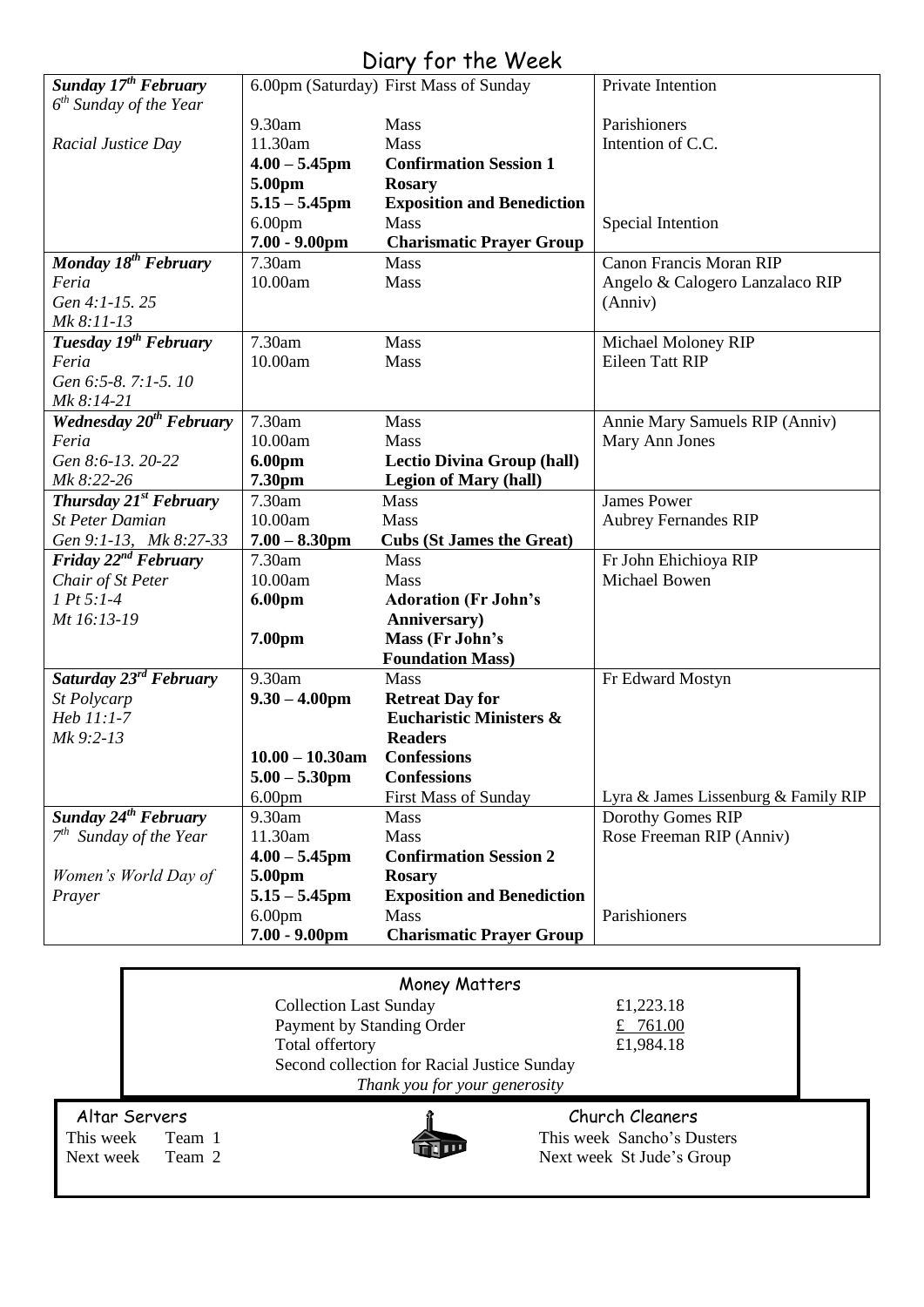## St. Andrew's Parish Notices

#### **TEAS AND COFFEES SERVED BY THE 26TH CROYDON SCOUTS**

Come and join The 26<sup>th</sup> Croydon Scouts after the 9.30am Mass today Sunday 17<sup>th</sup> February for coffee, tea, cakes and *warm sausage rolls* where you can relax and catch up with each other after Mass and find out about what your parish Scout Group have been and will be doing to mark their 85<sup>th</sup> year by helping our community! All welcome.

#### **SECOND COLLECTION THIS WEEKEND**

The collection this weekend will be for Racial Justice Sunday. This collection helps to support the work of the Catholic Church to promote racial justice in our schools, parishes and in wider society. In our task as disciples of Christ, our responsibility is to make sure people are treated with dignity at work and are not exploited. Migrant communities and those suffering from racial abuse are particularly vulnerable to being drawn into unjust working conditions and labour exploitation. News and information available on [www.catholicnews.org.uk/racial-justice](http://www.catholicnews.org.uk/racial-justice-sunday-2019)[sunday-2019.](http://www.catholicnews.org.uk/racial-justice-sunday-2019)

#### **GHANAIAN COMMUNITY MEETING**

The Group will be meeting today Sunday  $17<sup>th</sup>$  February after the 11.30am Mass in the hall.

#### **FR JOHN EHICHIOYA RIP**

We hope you can all join us on Friday 22<sup>nd</sup> February at 6.00pm for Adoration for Fr John's Anniversary followed by 7.00pm Mass for Fr John's Foundation Mass. All are welcome.

#### **CANON FRANCIS MORAN RIP**

The funeral arrangements for Canon Francis has been finalised as follows:

#### *Tuesday 19th February:*

4 pm: reception of the body at St Mary Magdalen's Church, Mortlake. 7 pm: Vigil Mass at St Mary Magdalen's Church, Mortlake.

#### *Wednesday 20th February:*

12.30 pm: Funeral Mass at St George's Cathedral, Southwark.

#### *Thursday 21st February:*

7 pm: Vigil Mass at St Illtyd's Church, Dowlais, Wales.

#### *Friday 22nd February:*

12 noon: Funeral Mass at St Illtyd's Church, Dowlais, Wales; followed by the burial service.

Canon Francis' family are very keen to ensure that people in Southwark know they are very welcome to join them for the services in Wales.

Also in the porch there is a Book of Condolence for you to write your messages. Please feel free to leave your messages and we hope to pass the book to the family of Canon Francis next week at the Cathedral.

#### **DAY OF RECOLLECTION**

There will be a day of recollection for Eucharistic Ministers and Readers with Fr Kevin Alban O'Carm from 9.30 - 4.00pm on Saturday 23rd February here at St Andrews. The day starts with Mass and there will be opportunities for confession and Adoration as well as talks and time to socialise. We hope as many of you as possible can come along and ask you to sign the sign-up sheet on the table just outside the Priests Sacristy to indicate your attendance.

#### **SAMM (ST ANDREW'S MUMS MARKET) ON SATURDAY MARCH 2ND**

On Saturday March 2<sup>nd</sup>, from 1.00 to 4.00pm, we will be having our first St Andrews Mums Market (SAMM) in the Church hall. Several mums from the parish will be selling a variety of children's goods like clothing, shoes, toys and pushchairs. There will also be other items for sale e.g. men and women clothing, bric-a-brac and other household items. ALL money made on the day will go towards the Church 50 For 50 fund. There will also be hot food and tea, coffee and cakes for sale. Please come along to support the event. If you would like to take part and